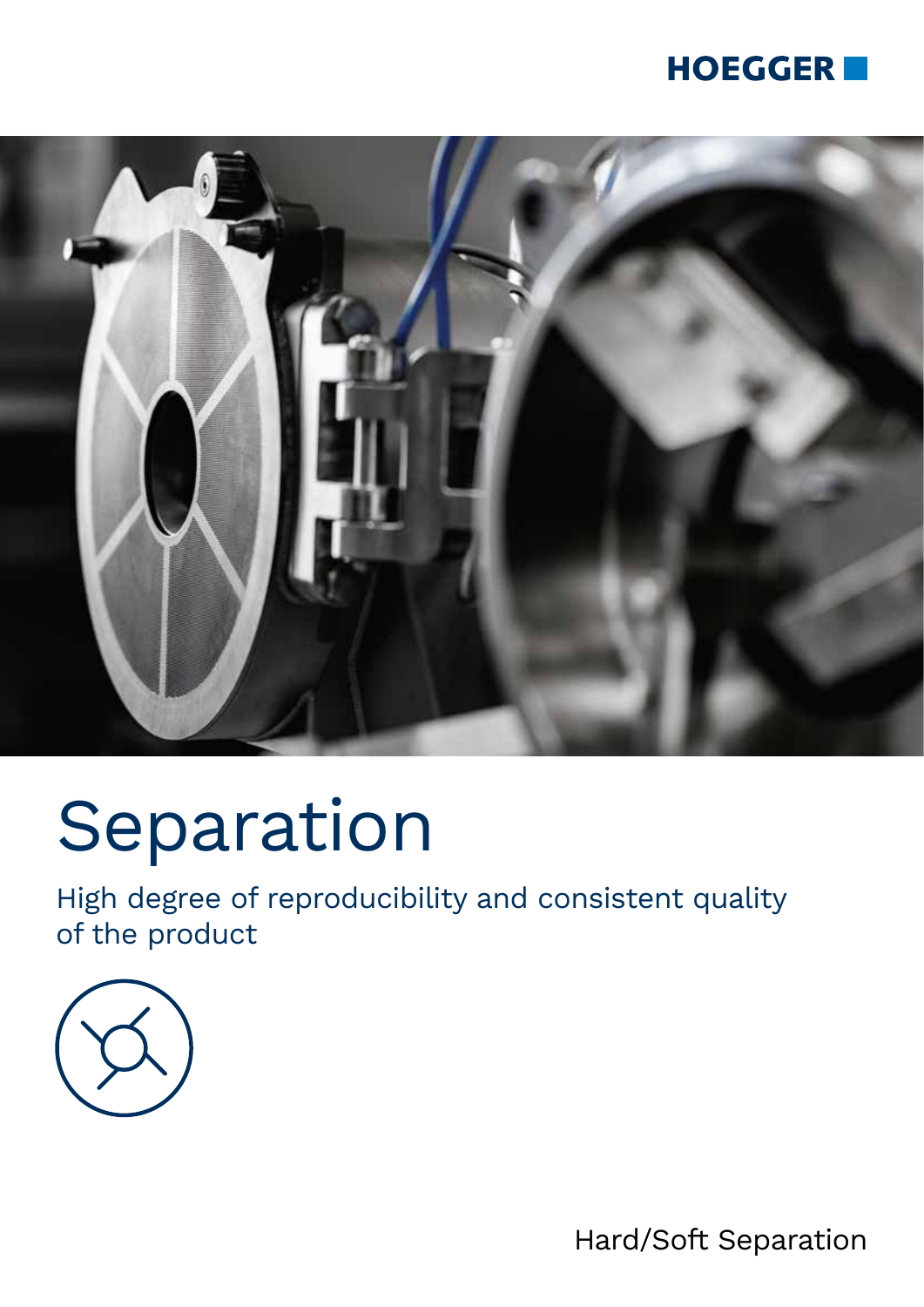### Separation Process

#### Maximum yield

Hoegger separation technology is used to produce fresh potato mash from whole, peeled or unpeeled, cooked potatoes. In addition, it is possible to produce speciality products from the waste stream of French Fries production.

#### Product quality

The Hoegger separating head is used to mash the potatoes and precisely separate any peel particles and other hard objects without damaging the delicate potato starch cells. Consistently good separation is ensured by continuously removing hard matter from the separating disc using close tolerance scraping knives, and discharging it via the waste release valve.

#### Process control

The waste release valve is controlled by the adjustable differential pressure between the pump and the waste pressure so that the pressure in the separating unit is maintained at a constant level. The separating head is sized so that the system pressure can be kept as low as possible which, in combination with the control of throughput, knife head rotation speed and differential pressure, has a very positive effect on the separation process and the product quality.

### First in – first out

The feed hopper is equipped with a mixing and conveying screw to ensurte "first in – first out" flow. A level monitoring system meters and controls the fill level.



The explanations are based on the processing of potatoes but apply similarly to the processing of other vegetables or fruit.



Feed hopper potato production Clean, airy potato mash Waste discharge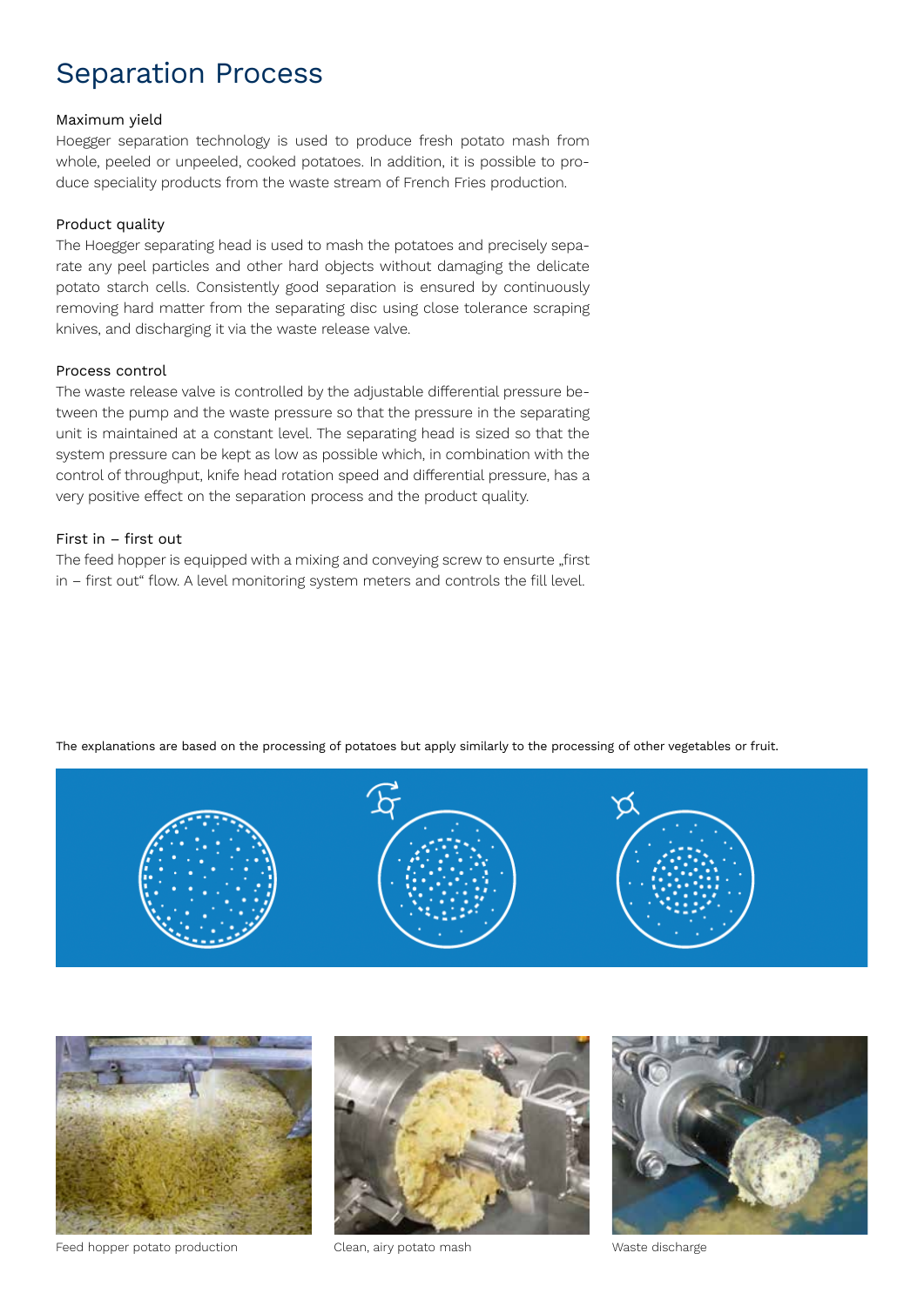

Maximum yield Excellent product quality Lower operating costs





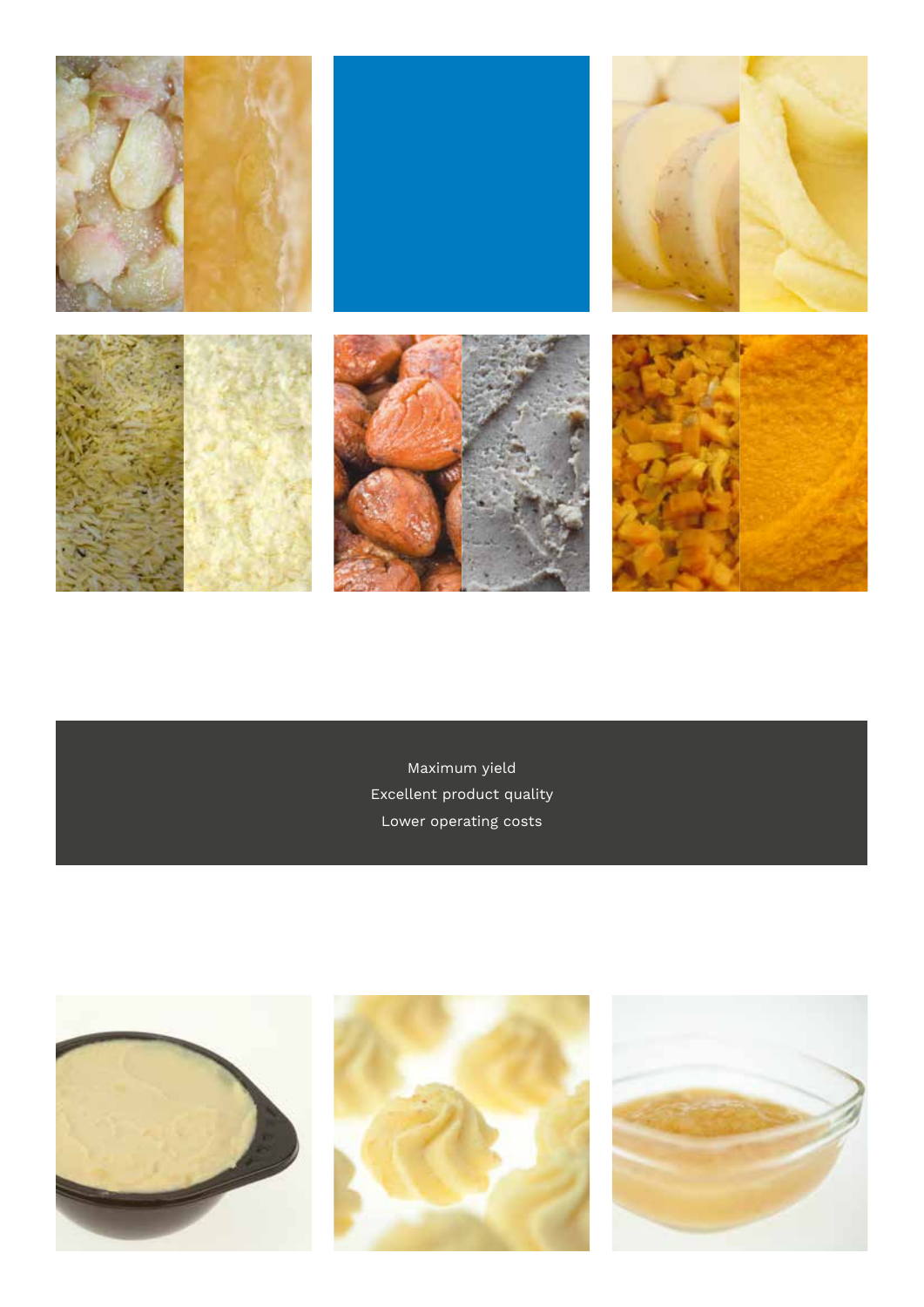## Description-Separators



PS2000

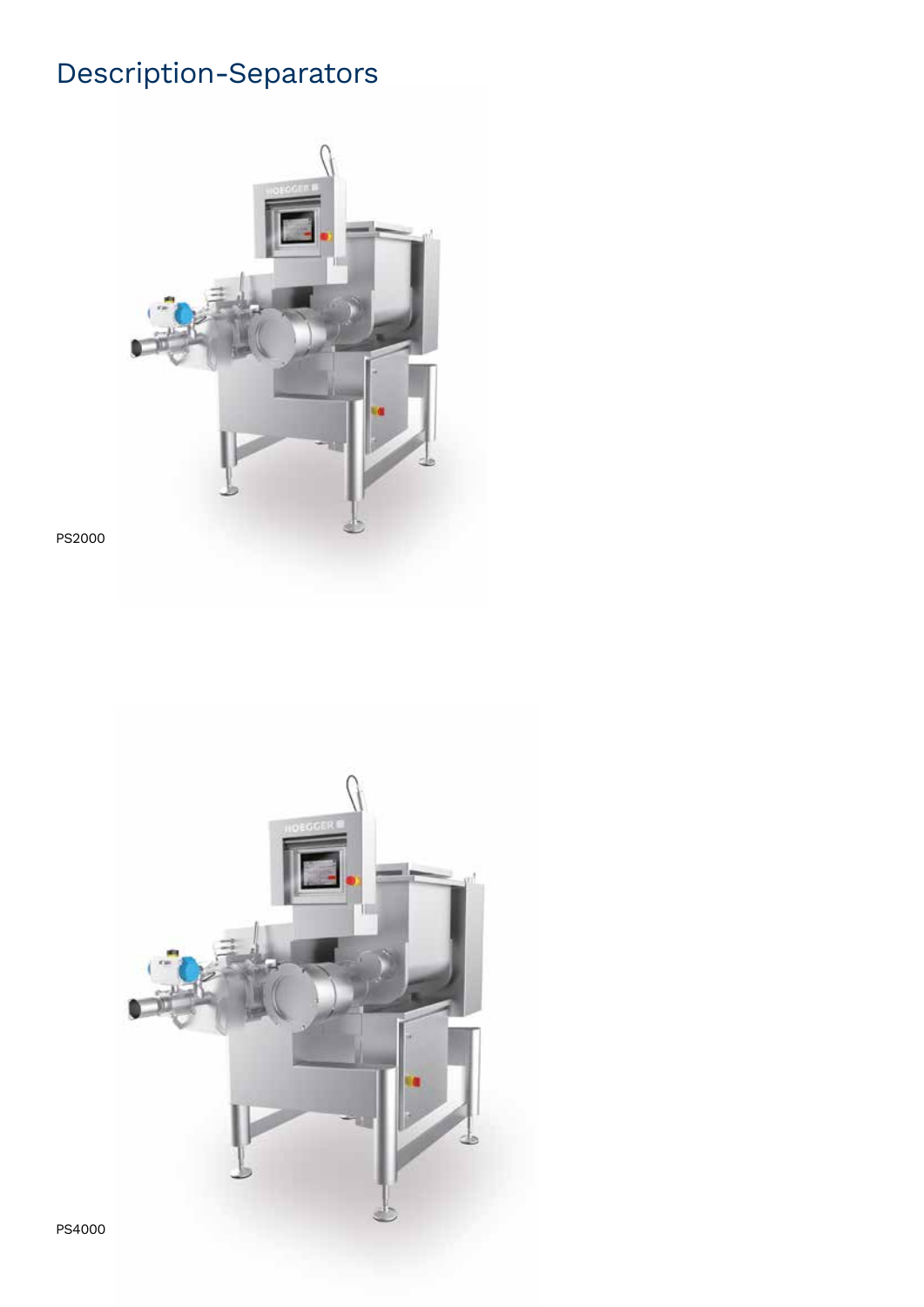The Hoegger separator separates hard and soft particles for potatoes, fruit and vegetables and is used for pureeing and separating. With the automatic and recipe controlled regulation of the degree of separation a reproducible, consistently high product quality is guaranteed at exceptionally high yields. The machine is operator friendly, easy for cleaning, and has very low operating costs.

| Specification            | Separator PS2000 | Separator PS4000 |
|--------------------------|------------------|------------------|
| Performance              |                  |                  |
| Capacity / h             | Up to 2'000 kg   | Up to 4'000 kg   |
| Hole plate $\varnothing$ | $0.8 - 4.0$      | $0.8 - 4.0$      |
| Dimensions               |                  |                  |
| Length                   | 930 mm           | 1090 mm          |
| Width                    | 1770 mm          | 2025 mm          |
| Height                   | 1820 mm          | 1990 mm          |
| Weight                   | Approx. 700 kg   | Approx. 1'000 kg |
| Connections              |                  |                  |
| Electric power           | $3.2$ kW         | 4.7 kW           |
| Compressed air           | $5 - 8$ bar      | $5-8$ bar        |

### Specification Separators





PS2000







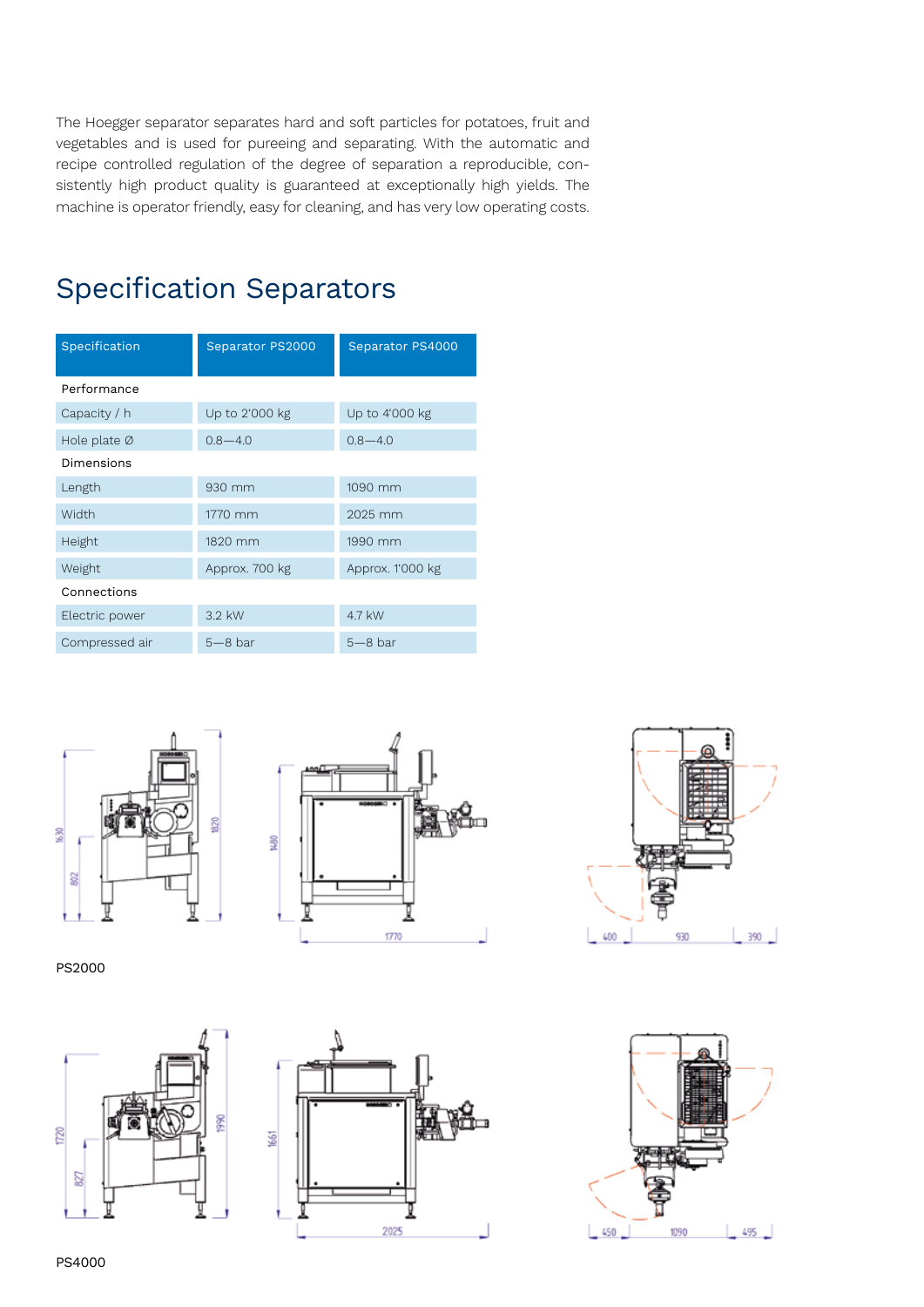### Matching accessories – the right for every need

### Direct coupled spreading unit

Through a direct spreader head the potato mash is dischared onto a conveyor, where it can be cooled down quickly.



#### Pump

For a trouble free transportation of fresh mash after separating process



### Cleaning trolley

For a quick and easy cleaning process

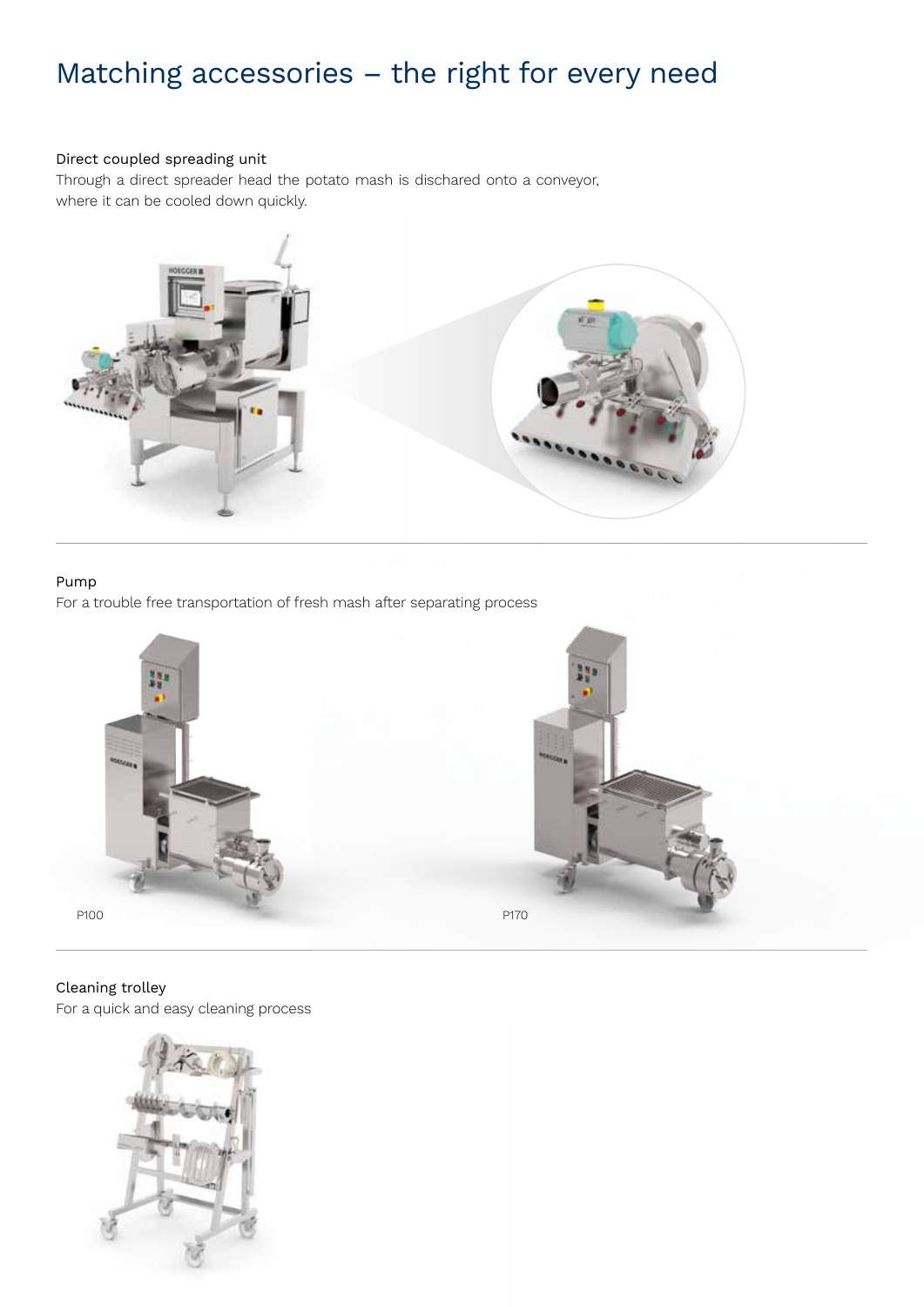### Typical line arrangement



### Customer Service

Our Customer Service is ready to help at any time. From application assistance to machine overhauls − our focus is always on machine up-time and the best possible line efficiency.



Helpline +41 71 394 18 00 We are happy to provide advice!